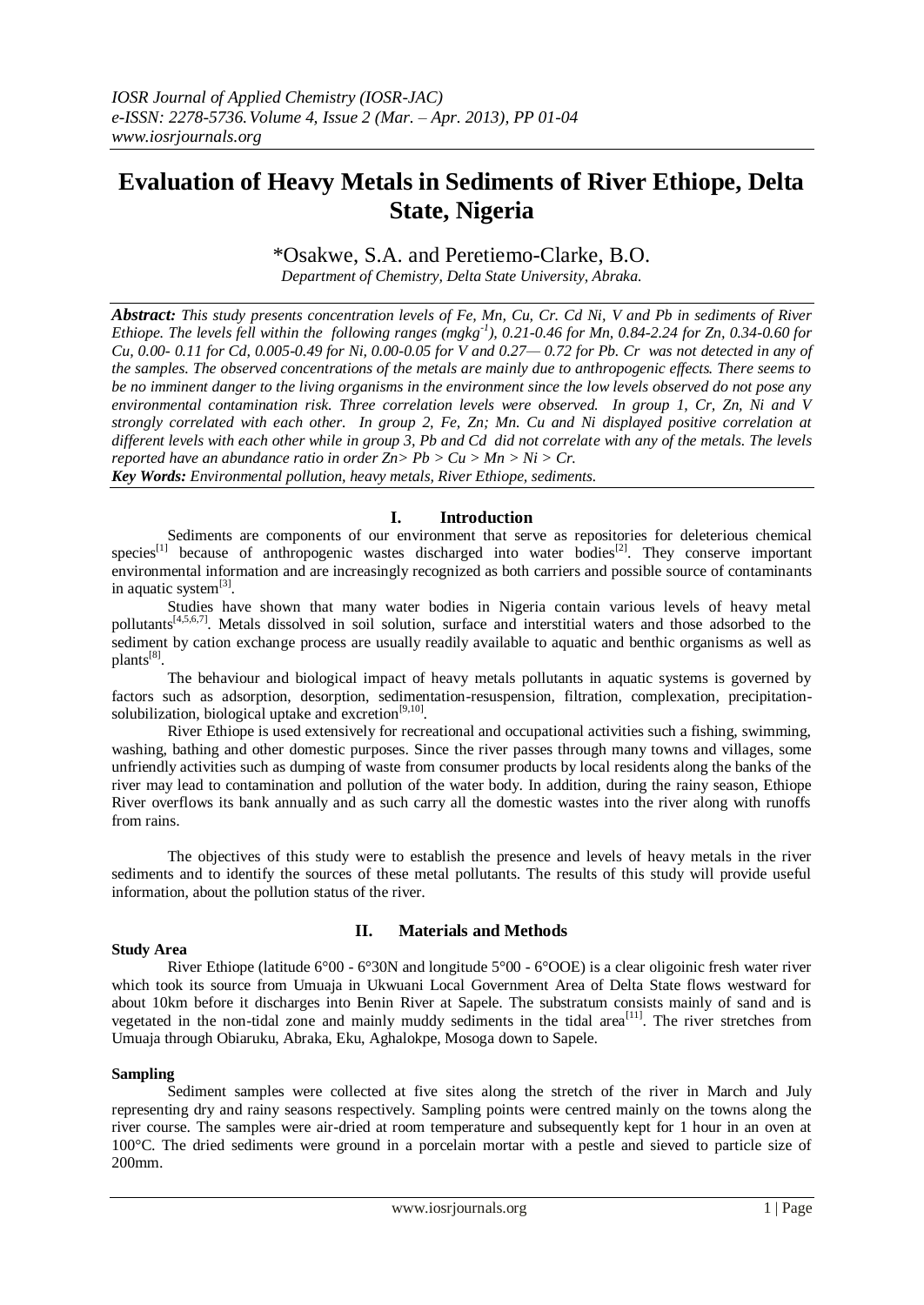#### **Sample Preparation**

1 .0g of each of the samples was digested with a mixture of hydrofluoric, nitric, perchloric and sulphuric (HF -HN0<sub>3</sub> - HCIO<sub>4</sub> -H<sub>2</sub>SO<sub>4</sub>) acids. The clear digest was diluted to 50cm<sup>3</sup> with distilled deionized water. The sample solutions were analyzed for the metals using air-acetylene flame atomic absorption spectrophotometer (AAS) (Perkin Elmer A3 100) fitted with  $D_2$  background correction device.

# **III. Results and Discussion**

The results of heavy metals concentrations (in mgkg<sup>-1</sup> dry weight) from the sediment samples in the five sampling sites for dry and wet seasons together with their mean values are presented on table 1.

| Table 1: Concentration levels (mgkgt) of Zn, Pb, Fe, Ni. Mn, Cu, Cr. Cd and V in sediments of River Ethiope. |  |  |  |
|--------------------------------------------------------------------------------------------------------------|--|--|--|
| <b>Key</b>                                                                                                   |  |  |  |

| Pa           | $U_1$          | $U_2$          | Me             | O <sub>1</sub> | O <sub>2</sub> | Me             | Ab               | Abk            | Me             | $A_1$            | $A_2$          | Me             | $S_1$ | $S_2$        | Me             | Wor      |
|--------------|----------------|----------------|----------------|----------------|----------------|----------------|------------------|----------------|----------------|------------------|----------------|----------------|-------|--------------|----------------|----------|
| ra           |                |                | an             |                |                | an             | k <sub>1</sub>   | $\overline{c}$ | ans            |                  |                | an             |       |              | an             | ld       |
| m            |                |                |                |                |                | X              |                  |                | X              |                  |                | X              |       |              | X              | Aver     |
| et           |                |                |                |                |                |                |                  |                |                |                  |                |                |       |              |                |          |
| ${\bf e}$    |                |                |                |                |                |                |                  |                |                |                  |                |                |       |              |                | Leve     |
|              |                |                |                |                |                |                |                  |                |                |                  |                |                |       |              |                | $1$ in   |
|              |                |                |                |                |                |                |                  |                |                |                  |                |                |       |              |                | ppm      |
| Zn           | 1.0            | 0.8            | 0.9            | 2.04           | 2.0            | 2.0            | 1.               | 1.41           | 1.4            | $\overline{0}$ . | 1.0            | 0.8            | 2.25  | 2.2          | 2.2            |          |
|              | 2              | $\theta$       |                |                | 8              | 6              | 52               |                | 7              | 97               | $\theta$       | 4              |       | 3            | $\overline{4}$ |          |
| Pb           | 0.4            | 0.3            | 0.4            | 0.66           | 0.6            | 0.6            | 0.               | 0.63           | 0.6            | 0.               | 0.2            | 0.2            | 0.74  | 0.6          | 0.7            | 100      |
|              | 5              | 9              | 2              |                | 2              | $\overline{4}$ | 68               |                | 6              | 24               | 9              | 7              |       | 9            | $\overline{2}$ |          |
| Fe           | 2.3            | 2.3            | 0.3            | 4.50           | 0.4            | 0.4            | 4.               | 4.95           | 4.9            | 3.               | 3.7            | 3.7            | 3.40  | 3.6          | 3.5            | 3800     |
|              | $\Omega$       | $\Omega$       | $\Omega$       |                | $\overline{0}$ | $\Omega$       | 90               |                | 3              | 75               | 4              | 45             |       | $\mathbf{0}$ | $\Omega$       | $\Omega$ |
| Ni           | 0.0            | 0.0            | 0.0            | 0.52           | 0.4            | 0.4            | 0.               | 0.64           | 0.5            | $\theta$ .       | 0.4            | 0.5            | 0.84  | 0.6          | 0.7            | 40       |
|              | $\mathbf{0}$   | 1              | 05             |                | 5              | 5              | 39               |                | 2              | 75               | $\Omega$       | 5              |       | 3            | $\overline{4}$ |          |
| M            | 0.4            | 0.3            | 0.3            | 0.52           | 0.4            | 0.4            | $\theta$ .       | 0.25           | 0.3            | $\overline{0}$ . | 0.3            | 0.4            | 0.25  | 0.1          | 0.2            | 850      |
| n            | 1              | 5              | 8              |                | $\overline{0}$ | $\mathbf{0}$   | 34               |                | $\Omega$       | 70               | $\theta$       | $\overline{0}$ |       | 6            | 1              |          |
| $\mathsf{C}$ | 0.4            | 0.3            | 034            | 0.44           | 0.4            | 0.4            | $\overline{0}$ . | 0.43           | 0.4            | $\overline{0}$ . | 0.3            | 0.3            | 0.61  | 0.5          | 0.6            | 20       |
| u            | $\overline{4}$ | 4              |                |                | 4              | 4              | 45               |                | $\overline{4}$ | 50               | 7              | 8              |       | 9            | $\Omega$       |          |
| Cr           | 0.0            | 0.0            | 0.0            | 0.00           | 0.0            | 0.0            | 0.               | 0.00           | 0.0            | $\overline{0}$ . | 0.0            | 0.0            | 0.00  | 0.0          | 0.0            | 100      |
|              | $\theta$       | $\Omega$       | $\Omega$       |                | $\overline{0}$ | $\theta$       | 00               |                | $\Omega$       | 00               | $\overline{0}$ | $\Omega$       |       | $\theta$     | $\theta$       |          |
| $\mathsf{C}$ | 0.0            | 0.0            | 0.0            | 0.13           | 0.1            | 0.1            | $\overline{0}$ . | 0.00           | 0.0            | $\overline{0}$ . | 0.0            | 0.0            | 0.00  | 0.0          | 0.0            | 0.06     |
| d            | 1              | $\overline{0}$ | 5              |                | 1              | 1              | 00               | 12             | 012            | 00               | 01             | 01             | 20    | 030          | 02             |          |
|              |                |                |                |                |                |                | 12               |                |                | 12               |                |                |       |              | 5              |          |
| V            | 0.0            | 0.0            | 0.0            | 0.00           | 0.0            | 0.0            | 0.               | 0.00           | 0.0            | 0.               | 0.0            | 0.0            | 0.00  | 0.0          | 0.0            | 100      |
|              | $\mathbf{0}$   | $\theta$       | $\overline{0}$ |                | $\overline{0}$ | $\mathbf{0}$   | 00               |                | $\theta$       | 00               | $\overline{0}$ | $\overline{0}$ |       | $\theta$     | 05             |          |

 $U_1$  Umuaja dry season<br>U<sub>2</sub> Umuaja rainy seaso

Umuaja rainy season

O Obiaruku dry season

 $0_2$  Obiaruku rainy season<br>Abk<sub>1</sub> Abraka dry season

- Abraka dry season
- $Abk<sub>2</sub>$  Abraka rainy season

A1. Agholokpe dry season

- A<sup>2</sup> Agholokpe rainy season .
- $S_1$  Sapele dry season
- S<sub>2</sub> Sapele rainy season

The mean concentration of Zn in the sediment samples analysed in this study generally exceeded those of Pb, Ni, Mn, Cu, Cd and V. Highest mean concentration of Zn was found in sediment collected from Sapele axes of the Ethiope river  $(2.24 \text{ m}g\text{kg}^{-1})$ . This may be attributed to the industrial nature of Sapele. However, this mean concentration of zinc obtained was lower than the mean values recorded for sediments from gutter road side in Warri<sup>[12]</sup>, for Ase River sediments<sup>[13]</sup>, for Kubanni dam sediments containing high levels of heavy metals<sup>[14]</sup>, in Kaduna Street soils<sup>[15]</sup>, but higher than the levels observed in soils around some oil-spill and gas flaring zones in Delta State, Nigeria<sup>[16]</sup>. Zinc is widely used in industries to make dye, paint, rubber, wood preservatives and ointments. Plants and animals require zinc for normal growth. At high concentration, zinc is very toxic, its toxicity being caused by interactions in plant uptake of other essential elements like phosphorus and iron<sup> $[17]$ </sup>.

Pb concentration was also higher in Sapele area  $(0.72 \text{mgkg}^{-1})$  compared to other portions of the study area. This could be as a result of the greater amount of hydrocarbon fuels that come out of vehicle exhaust in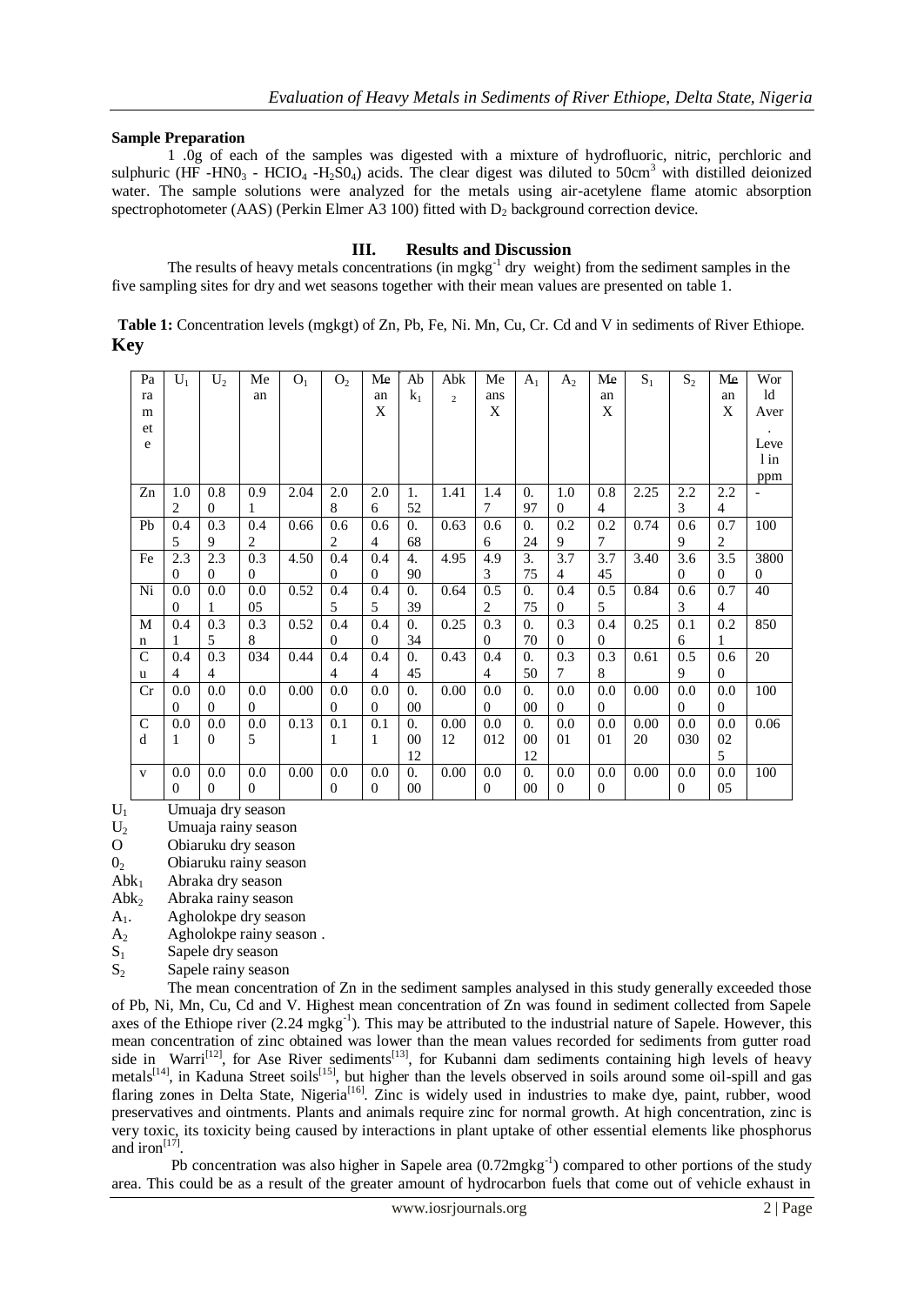Sapele area. This relatively low level of Pb concentration also exceeds the level reported<sup>[6]</sup>. Toxic concentrations of Pb can accumulate in bone marrow where red blood corpuscles formation occurs<sup>[18]</sup>.

The average concentration of Fe in the river sediments was found to be highest in sediment sample collected from Abraka area (4.93 mg/kg<sup>-1</sup>) followed by the Umuaja end of the catchments (2.30 mg/kg). The concentration of Fe to an extent is usually determined by the nature of soils along the river course<sup>[19]</sup> which is eventually leached into the river system and its sediments. Cu levels recorded were generally low (0.34-0.59 mg/kg). The extremely low levels of Ni and Mn which ranged between  $0.005 - 0.74$  mg/kg and  $0.21 - 0.46$ mg/kg respectively are relatively lower than the respective values in the world standard for Ni and Mn respectively. The average levels of Cd and V were very negligible. Cr was not detected in any of the samples.

|     | Fe           | Mn           | Zn      | Cu          | Cr        | Cd      | Ni           | V       | Pb      |
|-----|--------------|--------------|---------|-------------|-----------|---------|--------------|---------|---------|
| Fe  | $\mathbf{1}$ | 0.060        | 0.014   | 0.40        | $-0.17$   | $-0.06$ | $-0.19$      | $-0.01$ | 0.01    |
| Mn  |              | $\mathbf{1}$ | 0.44    | 0.48        | 0.20      | 0.29    | 0.31         | 0.32    | 0.30    |
| Zn  |              | $^{++}$      | 1       | 0.42        | 0.66      | 0.05    | 0.44         | 0.50    | $-0.02$ |
| Cu  | $++$         | $^{++}$      | $^{++}$ | $\mathbf I$ | 0.19      | 0.04    | 0.26         | 0.50    | 0.45    |
| Cr  |              |              | $+++$   |             | 1         | 0.23    | 0.63         | 0.67    | 0.02    |
| Cd. |              |              |         |             | $\bullet$ | 1       | 0.17         | 0.28    | 0.16    |
| Ni  |              |              | $^{++}$ |             | $^{+++}$  |         | $\mathbf{1}$ | 0.58    | 0.07    |
| V   |              |              | $+++$   | $^{+++}$    | $+++$     |         | $+++$        | 1       |         |
| Pb  |              |              |         | $^{++}$     |           |         |              | $^{++}$ | 1       |

**Table 2:** Elements correlation coefficient of results

+ Correlation is significant at the 0.05 levels (2-tailed)

++ Correlation is significant at the 0.01 levels (2-tailed)

The nine heavy metals were grouped according to correlation levels (Table 2). In group 1, the elements Cr. Zn, Ni and V strongly correlated with each other. Fe, Zn, Mn, Cu and Ni in group 2, displayed positive correlations of different levels with one another. In group 3, Cd did not correlate with Cu. Elements of group I have similar ionic radii and exhibit similar chemical behaviour during sediment formation<sup>[20]</sup>. Cd appeared slightly evenly distributed but showed no correlation with other metals.

#### **IV. Conclusion**

Generally the results obtained in this study showed low levels of heavy metal accumulation in the sediments of River Ethiope. This does not pose any threat to the aquatic life. Based on the overall pollution status of River Ethiope observed from the study, recreational and occupational activities in the river can therefore be encouraged.

#### **References**

- [1] A.G. Korcharyan, E.V. Venitsianove, N.S. Safronova, and E.P. Serenkaya, Seasonal variation in the forms of heavy metals occurrence in the Water . 2003, 4: 404-412.*.*
- [2] C.K. Jain, Metal fractionation study on bed sediments of River Yamuna. India. *Water Res.*. 2005, 38: 569-578.
- [3] B. Gumgum, and G. Ozturk, Chemical speciation of heavy metals in the Tigris River sediment. *Chem. Spec. Bioavail .* 2001, *13: 25-29.*
- [4] S.E. Kakulu, O. Osibanjo, and S.O. Ajayi, Trace metals contents of fish and shell fishes of the Niger Delta Area of Nigeria. *Environ. Inter.* 1987, 13: 247-251.
- [5] B.C.O. Okoye, Heavy metals and organisms in the Lagos lagoon. *Inter. Studies* 1991, *37: 285-295.*
- [6] T.P. Fugeyin, Heavy metals concentrations in water, sediment and fish species of.Ikpoba reservoir, Benin City. *Ph.D Thesis University of Benin, Benin City, Nigeria* 1994, *167.*
- [7] O. Idodo-Umeh, Pollution assessment of 0.omoro water bodies using physical, chemical and biological indices. *Ph.D Thesis* University of Benin, Beam City, Nigeria. 2002, P485.
- [8] M. Horsfall, and A.I. Spiff, Speciation and b availability of heavy metals in sediments of Diobis River. Port Harcourt, Nigeria. *Euro. J. Sci. Res.* 2005, 6(3): 20-36*.*
- [9] D.R. Turner, *The chemistry of metal pollutants in water*. In: Harrison, R.M. (ed). Pollution: causes, effects and control. U.S. Geological Survey Circular 1013.1981, 613**.**
- [10] D.S. Orhor, Soil chemistry. Russian Translation Series 92. Balkema Publishers, USA. 1992, 5-6.
- [11] R.B. Ikomi, The biology of the African Leaf Polycentropsis Abbreviata Boulenger, 1901, in the River Ethiope, Nigeria Acta I Chihyologica et piscaloria 1996, 26: 1-3.